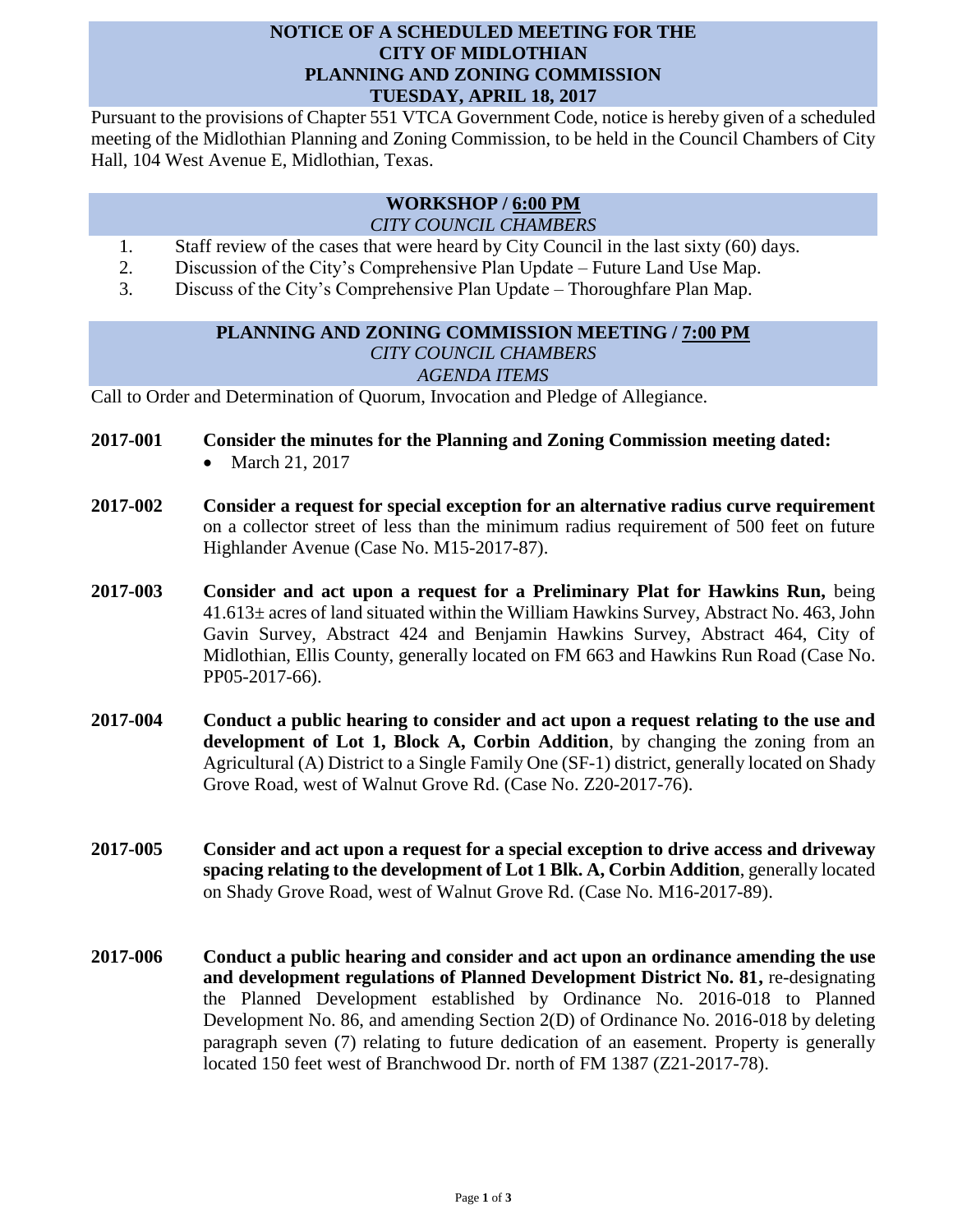- **2017-007 Conduct a public hearing and consider and act upon a request to rezone from Single Family One (SF-1) and Agricultural (A) District to a Planned Development District No. 98 for residential and community retail uses 130.546± acres of land** located in the John Smith Survey, Abstract No. 971, RW Tucker Survey, Abstract No. 1311 and the J Powers Survey, Abstract No. 838, generally located on the northeast corner of Walnut Grove and FM 1387 (Case No. Z23-2017-81).
- **2017-008 Conduct a public hearing and consider and act upon a request to rezone 23.14± acres of land** located in the JH Witherspoon Survey, Abstract No. 1136, generally located near the intersection of South Walnut Grove Rd. and US Highway 287, from Planned Development 29 (PD-29) and Community Retail (CR) District to Planned Development District No. 99 for Community Retail uses; adopting development and use regulations, a conceptual plan, a detailed site plan, landscaping plan, and building elevations, (Case No. Z24-2017-82).
- **2017-009 Conduct a public hearing and consider and act upon an ordinance amending the use and development regulations of Planned Development District No. 21 (PD-21)** as amended, by adopting a trail plan and conforming text amendments. The Property is generally located at 2090' east of FM 663 and 1100' north of Ashford Lane (Case No. Z25- 2017-88)
- **2017-010 Conduct a public hearing and consider and act upon an ordinance amending the use and development regulations of Planned Development District No. 77 (PD-77)** by amending the regulations related to minimum lot size. The property is  $195.585\pm$  acres out of the S. Fredrick Survey, Abstract No. 357, E. Bryson Survey, Abstract 117, and the John Crane Survey, Abstract 246, and generally located at the northeast corner of future North Walnut Grove Road and West Shiloh Road (Z26-2017-90).
- **2017-011 Consider and act upon a special exception to allow onsite sanitary sewer facilities for lots under one acre for 195.585± acres** in the S. Fredrick Survey, Abstract No. 357, E. Bryson Survey, Abstract 117, and the John Crane Survey, Abstract 246, being generally located at the northeast corner of future North Walnut Grove Road and West Shiloh Road. (M22-2017-109)
- **2017-012 Conduct a public hearing and consider and act upon an ordinance amending and reorganizing the City of Midlothian Zoning Ordinance,** Section 1.43 including adding Subsection D relating to written protest procedures; and amending Section 1.45 relating to the newspaper publication of notices for public hearings (Case No. OZ08-2017-86).
- **2017-013 Conduct a public hearing and consider and act upon an ordinance amending City of Midlothian Zoning Ordinance,** Section 3.5501 (Residential Masonry, Architecture and Building Standards) by adding a new paragraph eight (8) to subsection (c) authorizing the use of Aluminum and/or Steel shingle metal roofs; (Case No. OZ07-2017-77)
- **2017-014 Consider and act upon adding a second meeting monthly for the Planning and Zoning Commission.**